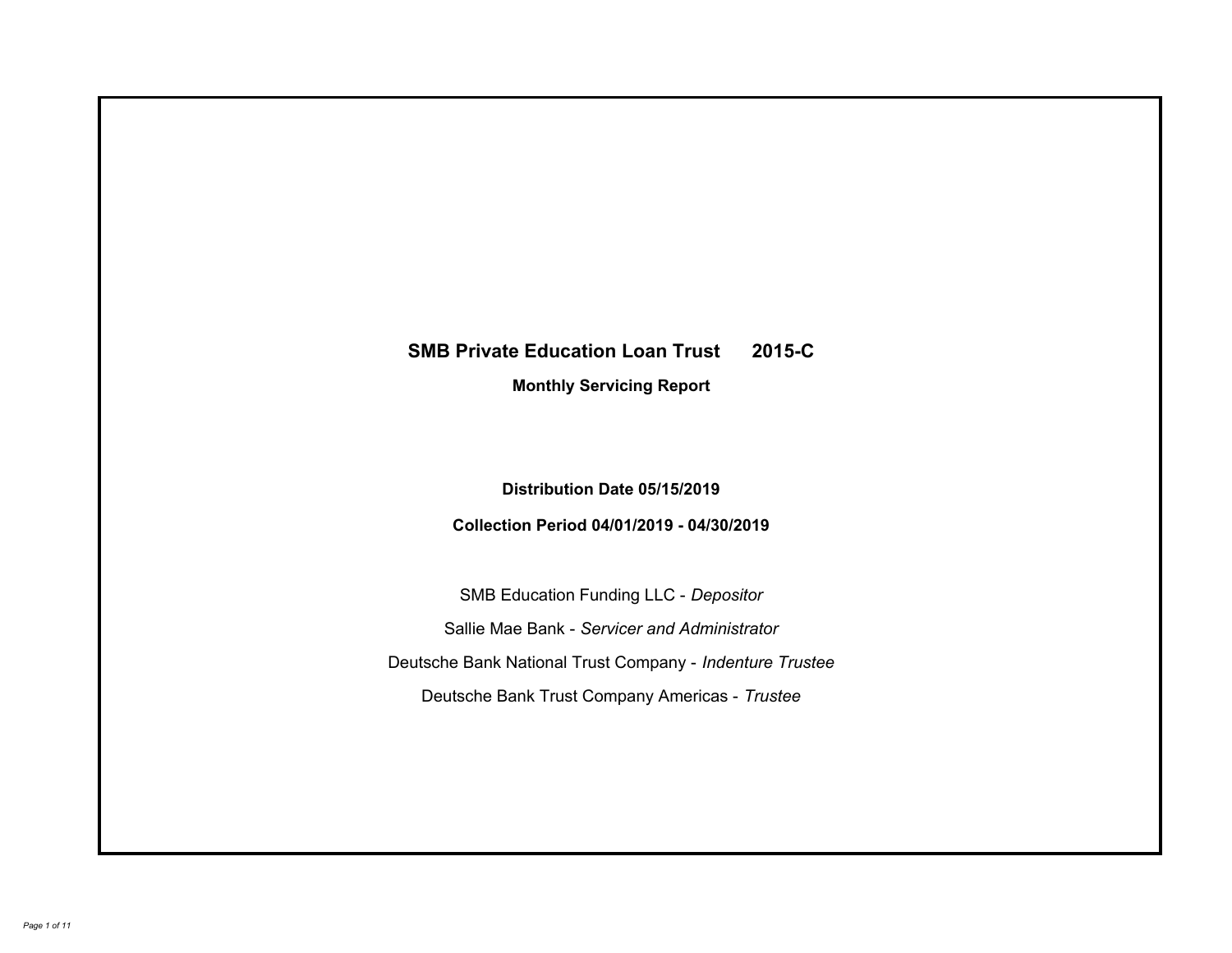| A           | <b>Student Loan Portfolio Characteristics</b>   |                                              | Settlement Date<br>10/27/2015 | 03/31/2019            | 04/30/2019            |
|-------------|-------------------------------------------------|----------------------------------------------|-------------------------------|-----------------------|-----------------------|
|             | <b>Principal Balance</b>                        |                                              | \$693,787,197.00              | \$417,718,696.44      | \$409,336,019.87      |
|             | Interest to be Capitalized Balance              |                                              | 55,852,621.68                 | 16,734,404.75         | 16,882,779.11         |
|             | Pool Balance                                    |                                              | \$749,639,818.68              | \$434,453,101.19      | \$426,218,798.98      |
|             | Weighted Average Coupon (WAC)                   |                                              |                               |                       |                       |
|             |                                                 | WAC1 (Contractual Interest Rate on the Loan) | 8.28%                         | 9.42%                 | 9.40%                 |
|             |                                                 | WAC2 (Average of Applicable Interest Rate)   | 8.28%                         | 9.37%                 | 9.34%                 |
|             | WAC3 (Average of Actual Interest Rate)          |                                              | 8.22%                         | 9.29%                 | 9.27%                 |
|             | Weighted Average Remaining Term                 |                                              | 127.00                        | 122.27                | 122.54                |
|             | Number of Loans                                 |                                              | 65,154                        | 39,336                | 38,616                |
|             | Number of Borrowers<br>Pool Factor              |                                              | 45,614                        | 28,239<br>0.579549125 | 27,756<br>0.568564781 |
|             | Since Issued Total Constant Prepayment Rate (1) |                                              |                               | 9.94%                 | 9.97%                 |
|             |                                                 |                                              |                               |                       |                       |
| $\mathsf B$ | <b>Debt Securities</b>                          | Cusip/Isin                                   | 04/15/2019                    |                       | 05/15/2019            |
|             | A <sub>2</sub> A                                | 78448RAB2                                    | \$107,287,473.49              |                       | \$103,400,990.14      |
|             | A2B                                             | 78448RAC0                                    | \$51,829,697.34               |                       | \$49,952,169.15       |
|             | A3                                              | 78448RAD8                                    | \$75,000,000.00               |                       | \$75,000,000.00       |
|             | B                                               | 78448RAE6                                    | \$70,000,000.00               |                       | \$70,000,000.00       |
|             | C                                               | 78448RAF3                                    | \$50,000,000.00               |                       | \$50,000,000.00       |
|             |                                                 |                                              |                               |                       |                       |
| $\mathsf C$ | <b>Certificates</b>                             | <b>Cusip/Isin</b>                            | 04/15/2019                    |                       | 05/15/2019            |
|             | Residual                                        | 78448R106                                    | \$100,000.00                  |                       | \$100,000.00          |
|             |                                                 |                                              |                               |                       |                       |
| D           | <b>Account Balances</b>                         |                                              | 04/15/2019                    |                       | 05/15/2019            |
|             | Reserve Account Balance                         |                                              | \$1,884,455.00                |                       | \$1,884,455.00        |
|             |                                                 |                                              |                               |                       |                       |
| Ε           | <b>Asset / Liability</b>                        |                                              | 04/15/2019                    |                       | 05/15/2019            |
|             | Overcollateralization Percentage                |                                              | 18.49%                        |                       | 18.27%                |
|             | Specified Overcollateralization Amount          |                                              | \$130,335,930.36              |                       | \$127,865,639.69      |
|             | Actual Overcollateralization Amount             |                                              | \$80,335,930.36               |                       | \$77,865,639.69       |

(1) For additional information, see 'Since Issued CPR Methodology' found on page 11 of this report.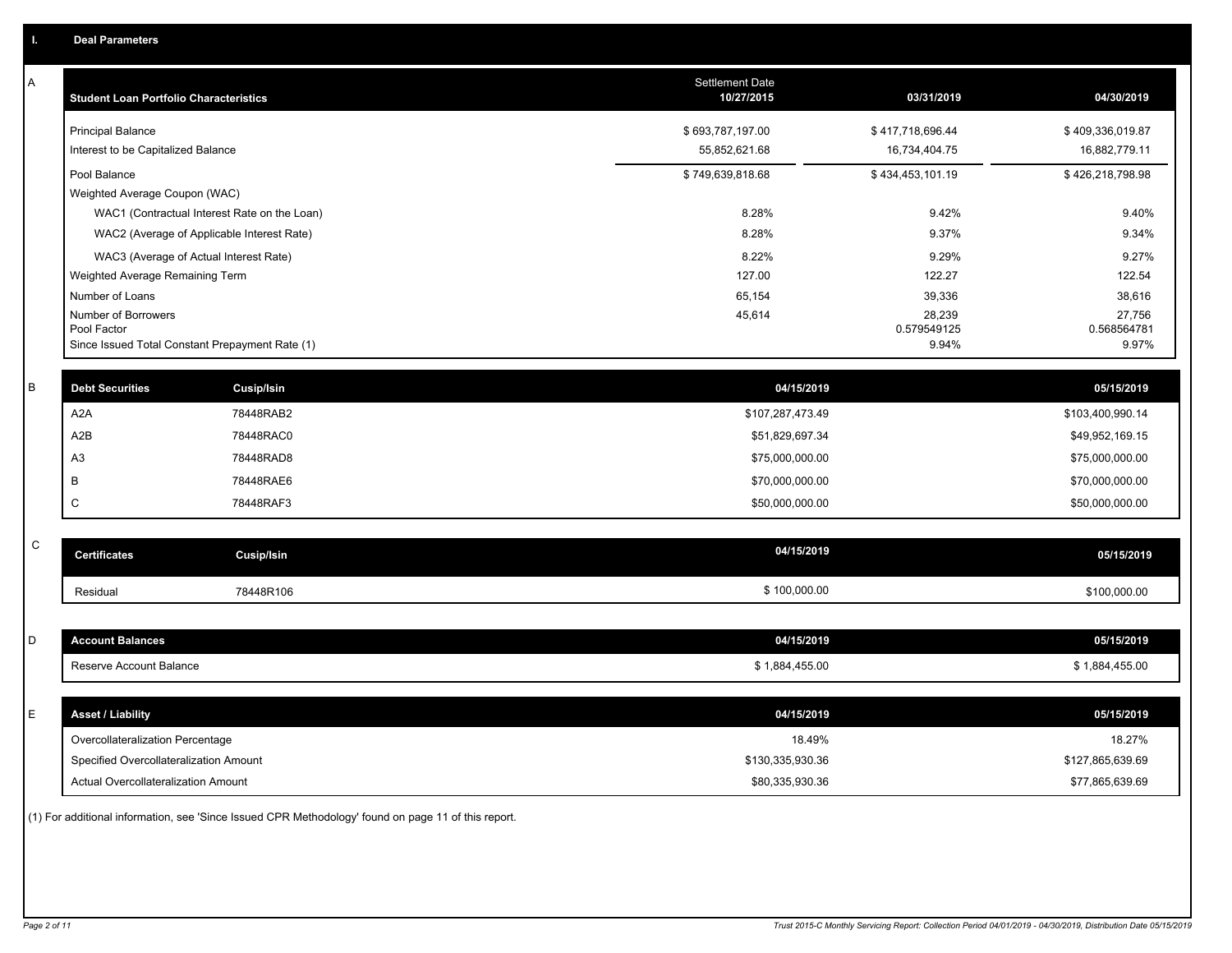### **II. 2015-C Trust Activity 04/01/2019 through 04/30/2019**

| Α | <b>Student Loan Principal Receipts</b>                           |                 |  |
|---|------------------------------------------------------------------|-----------------|--|
|   | <b>Borrower Principal</b>                                        | 8,195,833.27    |  |
|   | <b>Consolidation Activity Principal</b>                          | 0.00            |  |
|   | Seller Principal Reimbursement                                   | 148.32          |  |
|   | Servicer Principal Reimbursement                                 | 0.00            |  |
|   | Delinquent Principal Purchases by Servicer                       | 0.00            |  |
|   | <b>Other Principal Deposits</b>                                  | 0.00            |  |
|   | <b>Total Principal Receipts</b>                                  | \$8,195,981.59  |  |
| В | <b>Student Loan Interest Receipts</b>                            |                 |  |
|   | <b>Borrower Interest</b>                                         | 2,450,476.30    |  |
|   | <b>Consolidation Activity Interest</b>                           | 0.00            |  |
|   | Seller Interest Reimbursement                                    | 0.00            |  |
|   | Servicer Interest Reimbursement                                  | 0.00            |  |
|   | Delinquent Interest Purchases by Servicer                        | 0.00            |  |
|   | <b>Other Interest Deposits</b>                                   | 0.00            |  |
|   | <b>Total Interest Receipts</b>                                   | \$2,450,476.30  |  |
| C | <b>Recoveries on Realized Losses</b>                             | \$90,119.46     |  |
| D | <b>Investment Income</b>                                         | \$24,258.98     |  |
| Е | <b>Funds Borrowed from Next Collection Period</b>                | \$0.00          |  |
| F | <b>Funds Repaid from Prior Collection Period</b>                 | \$0.00          |  |
| G | Loan Sale or Purchase Proceeds                                   | \$0.00          |  |
| н | Initial Deposits to Distribution Account                         | \$0.00          |  |
|   | <b>Excess Transferred from Other Accounts</b>                    | \$0.00          |  |
| J | <b>Borrower Benefit Reimbursements</b>                           | \$0.00          |  |
| Κ | <b>Other Deposits</b>                                            | \$0.00          |  |
| L | <b>Other Fees Collected</b>                                      | \$0.00          |  |
| М | <b>AVAILABLE FUNDS</b>                                           | \$10,760,836.33 |  |
| N | Non-Cash Principal Activity During Collection Period             | \$(186,694.98)  |  |
| O | Aggregate Purchased Amounts by the Depositor, Servicer or Seller | \$0.00          |  |
| P | Aggregate Loan Substitutions                                     | \$0.00          |  |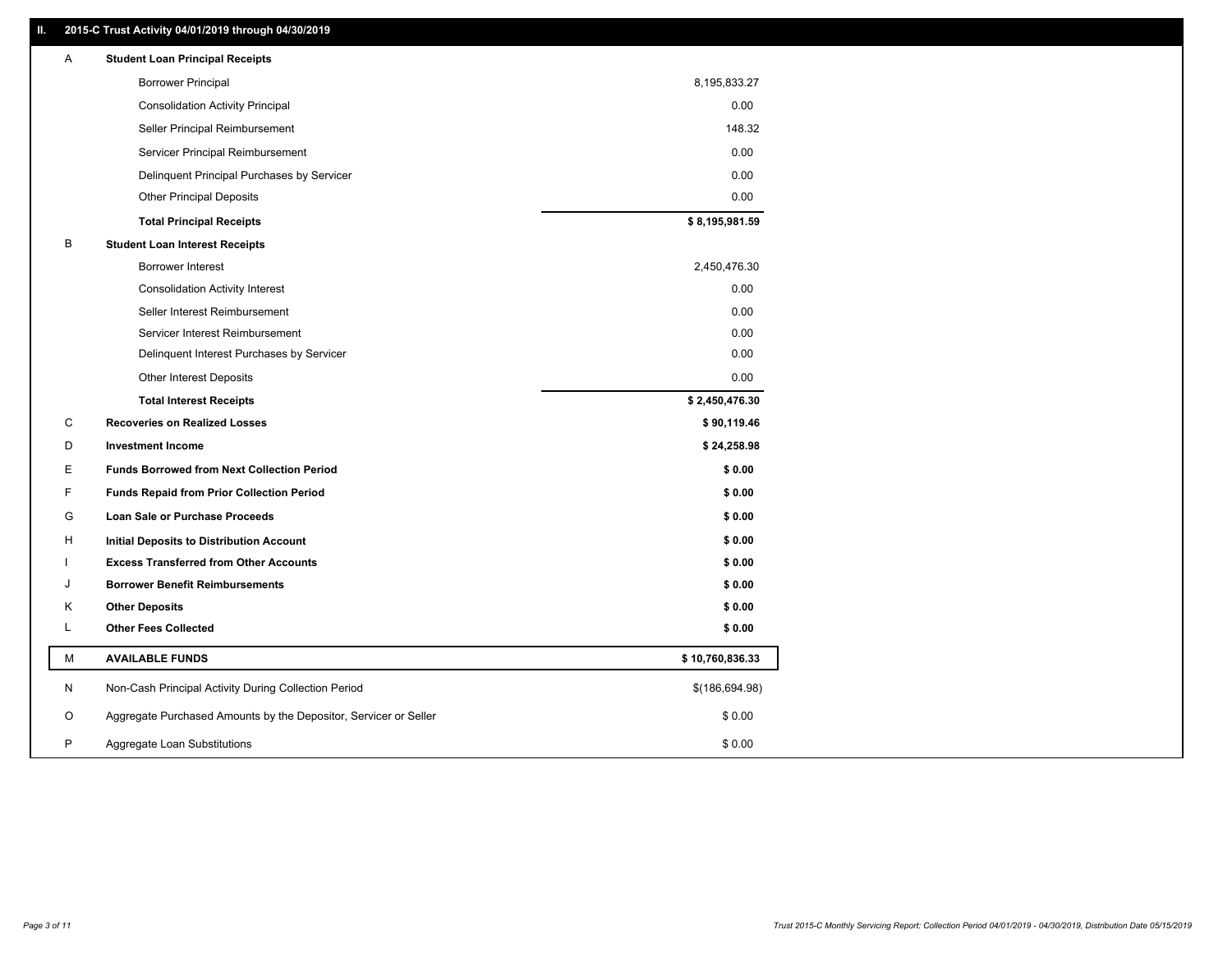|                   |                       |                          | <b>Loans by Repayment Status</b> |                                                           |                |                            |                          |         |                                                           |                |                            |
|-------------------|-----------------------|--------------------------|----------------------------------|-----------------------------------------------------------|----------------|----------------------------|--------------------------|---------|-----------------------------------------------------------|----------------|----------------------------|
|                   |                       |                          |                                  | 04/30/2019                                                |                |                            | 03/31/2019               |         |                                                           |                |                            |
|                   |                       | <b>Wtd Avg</b><br>Coupon | # Loans                          | Principal and<br><b>Interest Accrued</b><br>to Capitalize | % of Principal | % of Loans in<br>Repay (1) | <b>Wtd Avg</b><br>Coupon | # Loans | Principal and<br><b>Interest Accrued</b><br>to Capitalize | % of Principal | % of Loans in<br>Repay (1) |
| INTERIM:          | IN SCHOOL             | 10.64%                   | 1,323                            | \$19,768,081.52                                           | 4.638%         | $-$ %                      | 10.63%                   | 1,355   | \$20,142,283.93                                           | 4.636%         | $-$ %                      |
|                   | <b>GRACE</b>          | 10.55%                   | 381                              | \$5,824,432.69                                            | 1.367%         | $-$ %                      | 10.58%                   | 370     | \$5,594,952.45                                            | 1.288%         | $-$ %                      |
|                   | <b>DEFERMENT</b>      | 10.40%                   | 2,647                            | \$35,728,584.13                                           | 8.383%         | $-$ %                      | 10.43%                   | 2,680   | \$35,719,638.47                                           | 8.222%         | $-$ %                      |
| <b>REPAYMENT:</b> | <b>CURRENT</b>        | 9.03%                    | 32,053                           | \$333,219,533.62                                          | 78.180%        | 91.319%                    | 9.06%                    | 32,638  | \$340,324,387.51                                          | 78.334%        | 91.241%                    |
|                   | 31-60 DAYS DELINQUENT | 8.85%                    | 550                              | \$7,442,946.97                                            | 1.746%         | 2.040%                     | 8.97%                    | 554     | \$8,114,330.06                                            | 1.868%         | 2.175%                     |
|                   | 61-90 DAYS DELINQUENT | 8.16%                    | 273                              | \$4,155,831.19                                            | 0.975%         | 1.139%                     | 8.71%                    | 303     | \$4,513,527.62                                            | 1.039%         | 1.210%                     |
|                   | > 90 DAYS DELINQUENT  | 10.38%                   | 172                              | \$2,434,961.97                                            | 0.571%         | 0.667%                     | 10.80%                   | 192     | \$2,843,874.59                                            | 0.655%         | 0.762%                     |
|                   | FORBEARANCE           | 9.66%                    | 1,217                            | \$17,644,426.89                                           | 4.140%         | 4.835%                     | 9.55%                    | 1,244   | \$17,200,106.56                                           | 3.959%         | 4.611%                     |
| <b>TOTAL</b>      |                       |                          | 38,616                           | \$426,218,798.98                                          | 100.00%        | 100.00%                    |                          | 39,336  | \$434,453,101.19                                          | 100.00%        | 100.00%                    |

Percentages may not total 100% due to rounding  $\star$ 

1 Loans classified in "Repayment" include any loan for which interim interest only, \$25 fixed payments or full principal and interest payments are due.

|                         |                                                                                                                                                                                |                          |         |                                                                  | <b>Loans by Borrower Status</b> |                                |                          |         |                                                                  |                |                                |
|-------------------------|--------------------------------------------------------------------------------------------------------------------------------------------------------------------------------|--------------------------|---------|------------------------------------------------------------------|---------------------------------|--------------------------------|--------------------------|---------|------------------------------------------------------------------|----------------|--------------------------------|
|                         |                                                                                                                                                                                |                          |         | 04/30/2019                                                       |                                 |                                |                          |         | 03/31/2019                                                       |                |                                |
|                         |                                                                                                                                                                                | <b>Wtd Avg</b><br>Coupon | # Loans | <b>Principal and</b><br><b>Interest Accrued</b><br>to Capitalize | % of Principal                  | % of Loans in<br>P&I Repay (2) | <b>Wtd Avg</b><br>Coupon | # Loans | <b>Principal and</b><br><b>Interest Accrued</b><br>to Capitalize | % of Principal | % of Loans in<br>P&I Repay (2) |
| INTERIM:                | IN SCHOOL                                                                                                                                                                      | 10.38%                   | 2,416   | \$36,234,201.23                                                  | 8.501%                          | $-$ %                          | 10.37%                   | 2,468   | \$36,946,888.06                                                  | 8.504%         | $-$ %                          |
|                         | GRACE                                                                                                                                                                          | 10.30%                   | 690     | \$10,137,055.85                                                  | 2.378%                          | $-$ %                          | 10.31%                   | 695     | \$10,115,412.15                                                  | 2.328%         | $-$ %                          |
|                         | <b>DEFERMENT</b>                                                                                                                                                               | 10.15%                   | 4,695   | \$60,111,652.07                                                  | 14.103%                         | $-$ %                          | 10.17%                   | 4,741   | \$60,338,767.53                                                  | 13.888%        | $-$ %                          |
| P&I REPAYMENT:          | <b>CURRENT</b>                                                                                                                                                                 | 8.90%                    | 28,628  | \$288,389,282.78                                                 | 67.662%                         | 90.196%                        | 8.93%                    | 29,164  | \$294,728,525.31                                                 | 67.839%        | 90.117%                        |
|                         | 31-60 DAYS DELINQUENT                                                                                                                                                          | 8.79%                    | 530     | \$7,142,912.69                                                   | 1.676%                          | 2.234%                         | 8.93%                    | 537     | \$7,885,719.18                                                   | 1.815%         | 2.411%                         |
|                         | 61-90 DAYS DELINQUENT                                                                                                                                                          | 8.16%                    | 269     | \$4,127,852.93                                                   | 0.968%                          | 1.291%                         | 8.65%                    | 296     | \$4,404,238.26                                                   | 1.014%         | 1.347%                         |
|                         | > 90 DAYS DELINQUENT                                                                                                                                                           | 10.38%                   | 171     | \$2,431,414.54                                                   | 0.570%                          | 0.760%                         | 10.80%                   | 191     | \$2,833,444.14                                                   | 0.652%         | 0.866%                         |
|                         | FORBEARANCE                                                                                                                                                                    | 9.66%                    | 1,217   | \$17,644,426.89                                                  | 4.140%                          | 5.518%                         | 9.55%                    | 1,244   | \$17,200,106.56                                                  | 3.959%         | 5.259%                         |
| <b>TOTAL</b><br>$\star$ | Percentages may not total 100% due to rounding<br>2 Loans classified in "P&I Repayment" includes only those loans for which scheduled principal and interest payments are due. |                          | 38,616  | \$426,218,798.98                                                 | 100.00%                         | 100.00%                        |                          | 39,336  | \$434,453,101.19                                                 | 100.00%        | 100.00%                        |

WAC reflects WAC3 To conform with company standard reporting these sections now include Princial and Interest Accrued to Capitalize.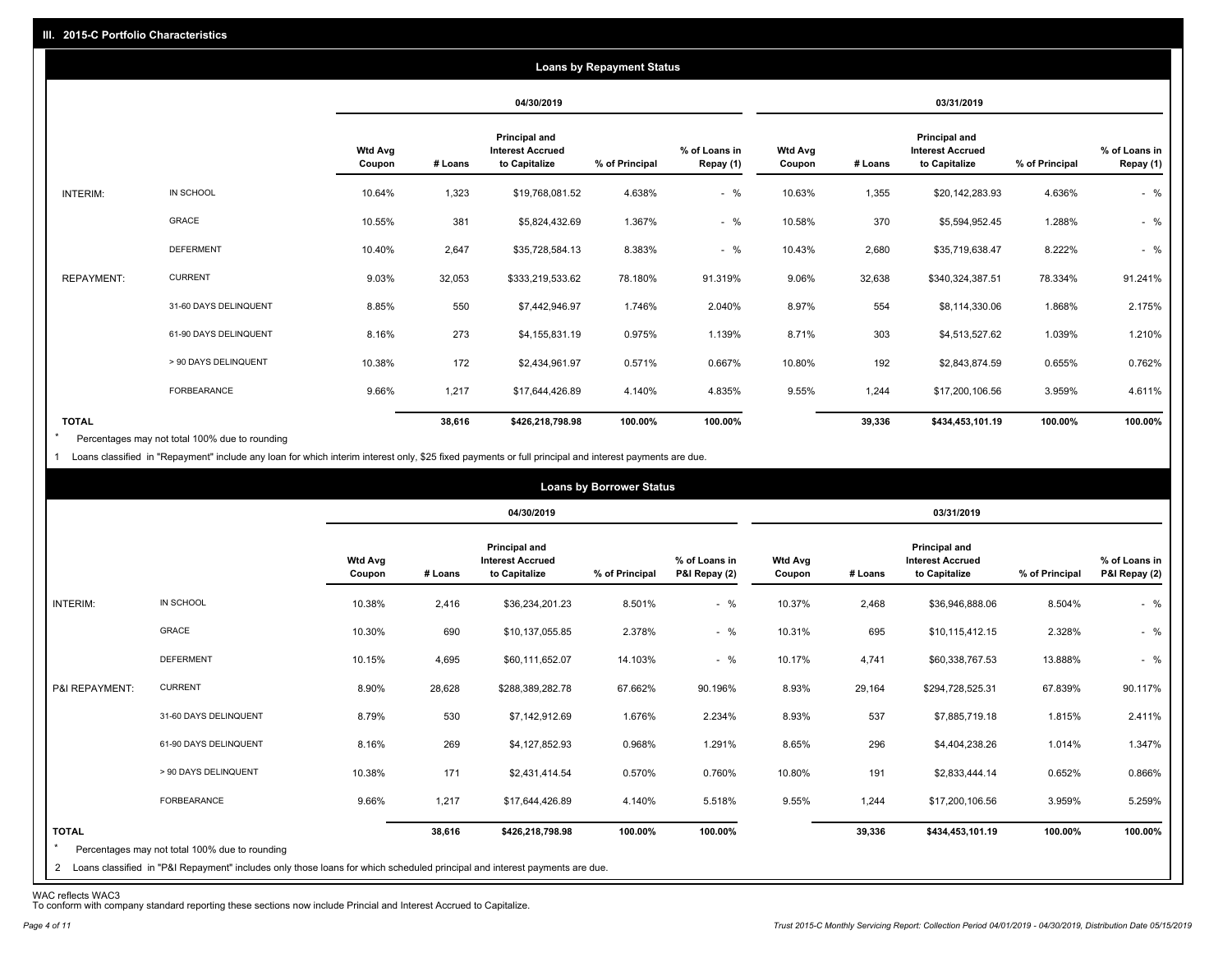|                                                                                                  | 4/30/2019        | 3/31/2019        |  |
|--------------------------------------------------------------------------------------------------|------------------|------------------|--|
| Pool Balance                                                                                     | \$426,218,798.98 | \$434,453,101.19 |  |
| Total # Loans                                                                                    | 38,616           | 39,336           |  |
| <b>Total # Borrowers</b>                                                                         | 27,756           | 28,239           |  |
| Weighted Average Coupon                                                                          | 9.34%            | 9.37%            |  |
| Weighted Average Remaining Term                                                                  | 122.54           | 122.27           |  |
| Percent of Pool - Cosigned                                                                       | 93.3%            | 93.3%            |  |
| Percent of Pool - Non Cosigned                                                                   | 6.7%             | 6.7%             |  |
| Borrower Interest Accrued for Period                                                             | \$3,130,850.59   | \$3,306,185.09   |  |
| <b>Outstanding Borrower Interest Accrued</b>                                                     | \$19,616,402.06  | \$19,594,893.52  |  |
| Gross Principal Realized Loss - Periodic *                                                       | \$766,381.14     | \$349,344.71     |  |
| Gross Principal Realized Loss - Cumulative *                                                     | \$22,922,078.74  | \$22,155,697.60  |  |
| Recoveries on Realized Losses - Periodic                                                         | \$90,119.46      | \$131,846.01     |  |
| Recoveries on Realized Losses - Cumulative                                                       | \$3,290,039.48   | \$3,199,920.02   |  |
| Net Losses - Periodic                                                                            | \$676,261.68     | \$217,498.70     |  |
| Net Losses - Cumulative                                                                          | \$19,632,039.26  | \$18,955,777.58  |  |
| Non-Cash Principal Activity - Capitalized Interest                                               | \$587,456.96     | \$1,113,390.96   |  |
| Since Issued Total Constant Prepayment Rate (CPR) (1)                                            | 9.97%            | 9.94%            |  |
| Loan Substitutions                                                                               | \$0.00           | \$0.00           |  |
| <b>Cumulative Loan Substitutions</b>                                                             | \$0.00           | \$0.00           |  |
| <b>Unpaid Servicing Fees</b>                                                                     | \$0.00           | \$0.00           |  |
| <b>Unpaid Administration Fees</b>                                                                | \$0.00           | \$0.00           |  |
| <b>Unpaid Carryover Servicing Fees</b>                                                           | \$0.00           | \$0.00           |  |
| Note Interest Shortfall                                                                          | \$0.00           | \$0.00           |  |
| Loans in Modification                                                                            | \$43,301,713.37  | \$42,250,688.04  |  |
| % of Loans in Modification as a % of Loans in Repayment (P&I)                                    | 14.33%           | 13.64%           |  |
|                                                                                                  |                  |                  |  |
| % Annualized Gross Principal Realized Loss - Periodic as a %<br>of Loans in Repayment (P&I) * 12 | 3.04%            | 1.35%            |  |
| % Gross Principal Realized Loss - Cumulative as a % of<br><b>Original Pool Balance</b>           | 3.06%            | 2.96%            |  |
|                                                                                                  |                  |                  |  |

\* In accordance with the Servicer's current policies and procedures, after September 1, 2017 loans subject to bankruptcy claims generally will not be reported as a charged-off unless and until they are delinquent for 120 d

(1) For additional information, see 'Since Issued CPR Methodology' found on page 11 of this report.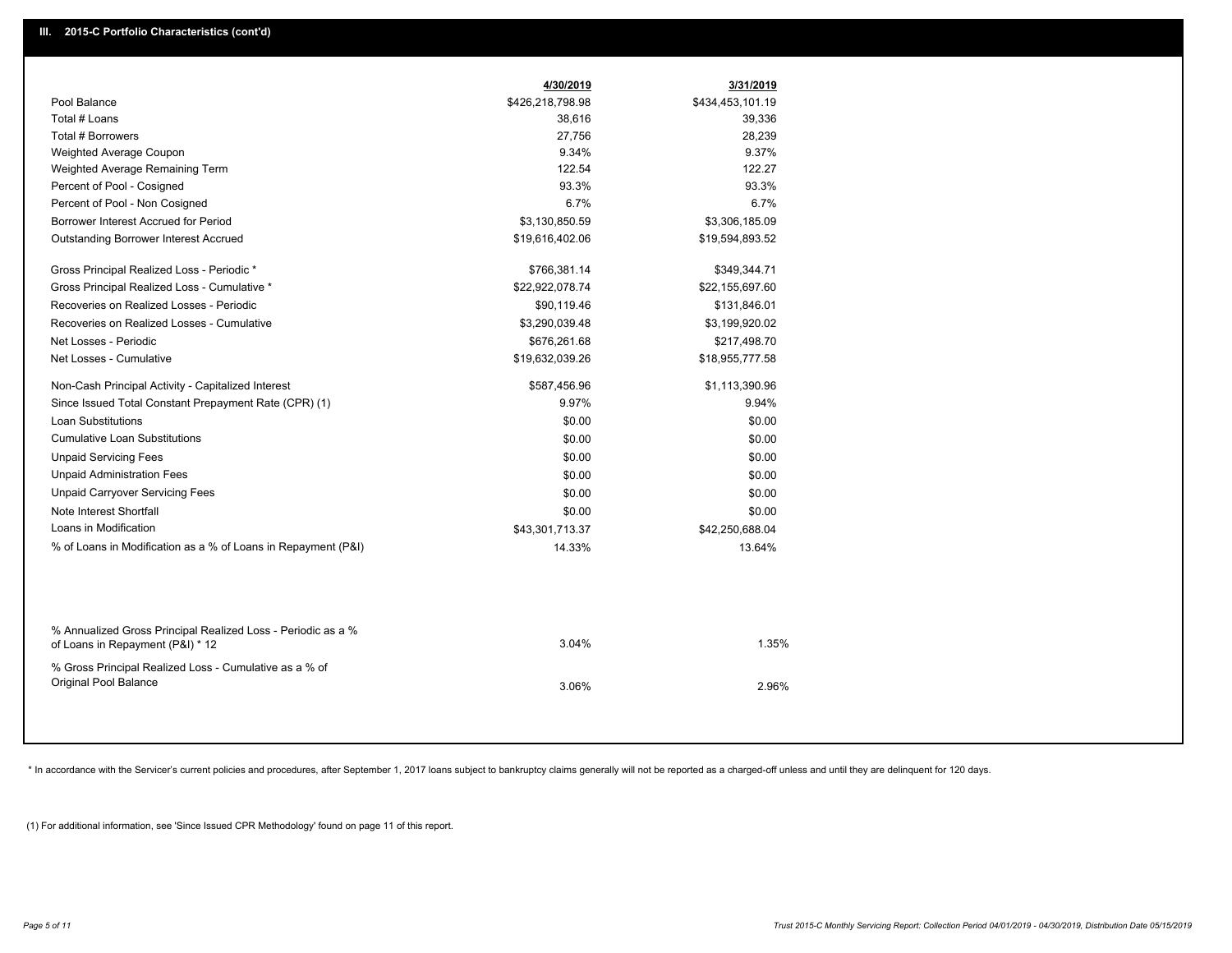#### **Loan Program**  A

|                                    | Weighted<br><b>Average Coupon</b> | # LOANS     | <b>\$ AMOUNT</b> | $%$ *    |
|------------------------------------|-----------------------------------|-------------|------------------|----------|
| - Smart Option Interest-Only Loans | 8.77%                             | 8,247       | \$62,817,571.11  | 14.738%  |
| - Smart Option Fixed Pay Loans     | 9.27%                             | 10,119      | \$132,644,941.93 | 31.121%  |
| - Smart Option Deferred Loans      | 9.40%                             | 20.250      | \$230,756,285.94 | 54.140%  |
| - Other Loan Programs              | $0.00\%$                          | $\mathbf 0$ | \$0.00           | 0.000%   |
| <b>Total</b>                       | 9.27%                             | 38,616      | \$426,218,798.98 | 100.000% |

\* Percentages may not total 100% due to rounding

B

C

**Index Type**

|                       | Weighted<br><b>Average Coupon</b> | # LOANS | <b>\$ AMOUNT</b> | $%$ *    |
|-----------------------|-----------------------------------|---------|------------------|----------|
| - Fixed Rate Loans    | 7.14%                             | 9,223   | \$121,295,684.65 | 28.459%  |
| - LIBOR Indexed Loans | 10.11%                            | 29,393  | \$304,923,114.33 | 71.541%  |
| - Other Index Rates   | $0.00\%$                          |         | \$0.00           | 0.000%   |
| Total                 | 9.27%                             | 38,616  | \$426,218,798.98 | 100.000% |

\* Percentages may not total 100% due to rounding

### **Weighted Average Recent FICO**

|                      |        | <b>\$ AMOUNT</b> | $\frac{9}{6}$ * |
|----------------------|--------|------------------|-----------------|
| $0 - 639$            | 3,393  | \$38,614,723.10  | 9.060%          |
| 640 - 669            | 2,561  | \$27,911,376.75  | 6.549%          |
| 670 - 699            | 4,143  | \$47,572,968.88  | 11.162%         |
| 700 - 739            | 8,030  | \$90,345,096.06  | 21.197%         |
| $740 +$              | 20,486 | \$221,765,632.74 | 52.031%         |
| $N/A$ <sub>(1)</sub> | 3      | \$9,001.45       | $0.002\%$       |
| Total                | 38,616 | \$426,218,798.98 | 100.000%        |

WAC reflects WAC3

To conform with company standard reporting these sections now include Princial and Interest Accrued to Capitalize.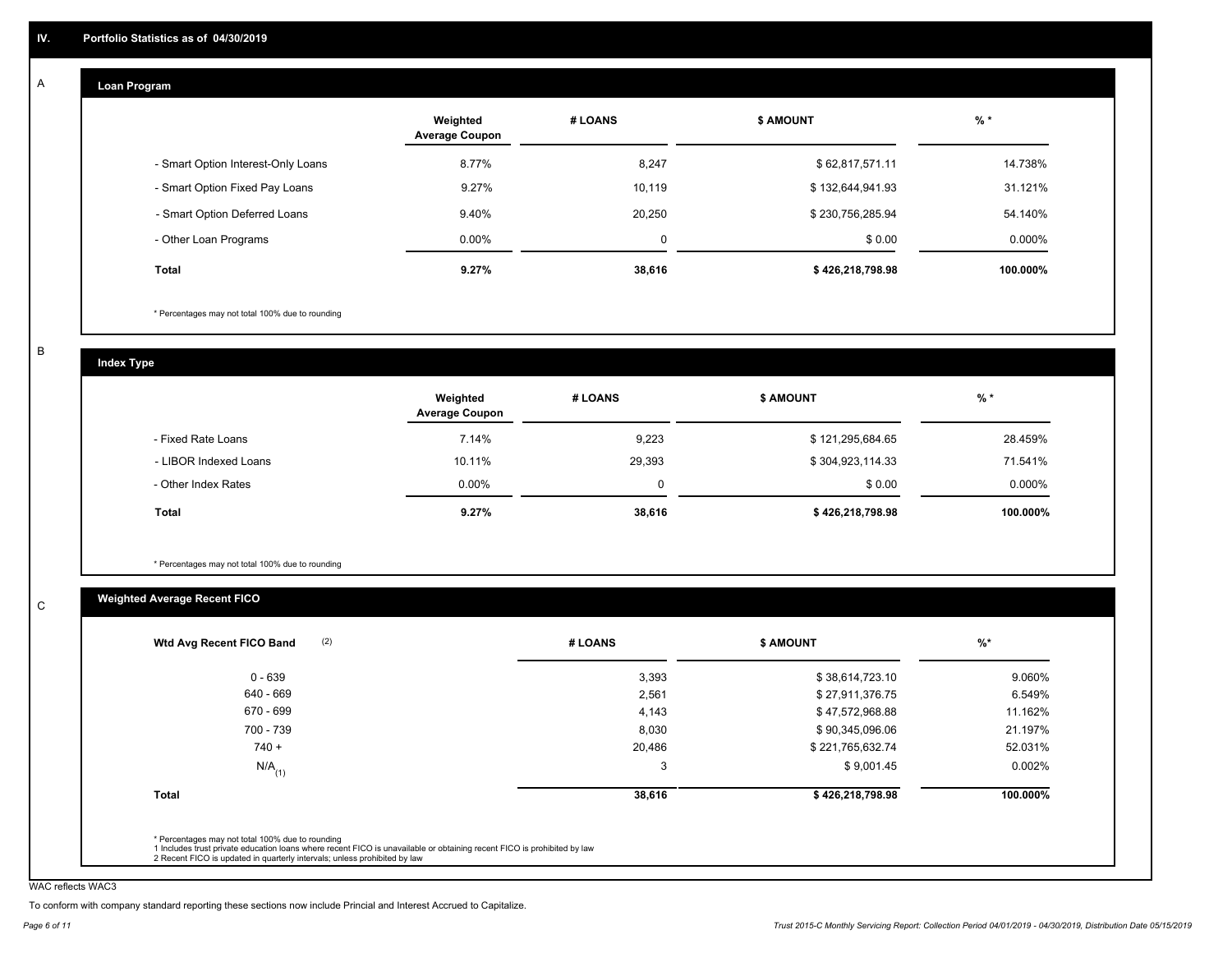| V. |     | 2015-C Reserve Account and Principal Distribution Calculations                             |                  |  |
|----|-----|--------------------------------------------------------------------------------------------|------------------|--|
| А. |     | <b>Reserve Account</b>                                                                     |                  |  |
|    |     | Specified Reserve Account Balance                                                          | \$1,884,455.00   |  |
|    |     | Actual Reserve Account Balance                                                             | \$1,884,455.00   |  |
| В. |     | <b>Principal Distribution Amount</b>                                                       |                  |  |
|    | j.  | Class A Notes Outstanding                                                                  | \$234,117,170.83 |  |
|    | ii. | Pool Balance                                                                               | \$426,218,798.98 |  |
|    |     | First Priority Principal Distribution Amount (i - ii)<br>iii.                              | \$0.00           |  |
|    | iv. | Class A and B Notes Outstanding                                                            | \$304,117,170.83 |  |
|    |     | First Priority Principal Distribution Amount                                               | \$0.00           |  |
|    | v.  |                                                                                            |                  |  |
|    | vi. | Pool Balance                                                                               | \$426,218,798.98 |  |
|    |     | Specified Overcollateralization Amount<br>vii.                                             | \$127,865,639.69 |  |
|    |     | Available Funds (after payment of waterfall items A through H)<br>viii.                    | \$9,391,865.81   |  |
|    |     | <b>Class C Notes Outstanding</b><br>ix.                                                    | \$50,000,000.00  |  |
|    | x.  | Regular Principal Distribution Amount (if (iv > 0, (iv - v) - (vi - vii), min(viii, ix))   | \$5,764,011.54   |  |
|    |     | Pool Balance                                                                               |                  |  |
|    | xi. |                                                                                            | \$426,218,798.98 |  |
|    |     | 10% of Initial Pool Balance<br>xii.                                                        | \$74,963,981.87  |  |
|    |     | First Priority Principal Distribution Amount<br>xiii.                                      | \$0.00           |  |
|    |     | Regular Principal Distribution Amount<br>XIV.                                              | \$5,764,011.54   |  |
|    |     | Available Funds (after payment of waterfall items A through J)<br>XV.                      | \$3,627,854.27   |  |
|    |     | xvi. Additional Principal Distribution Amount (if(ix $\lt$ = x, min(xv, xi - xiii - xiv))) | \$0.00           |  |
|    |     |                                                                                            |                  |  |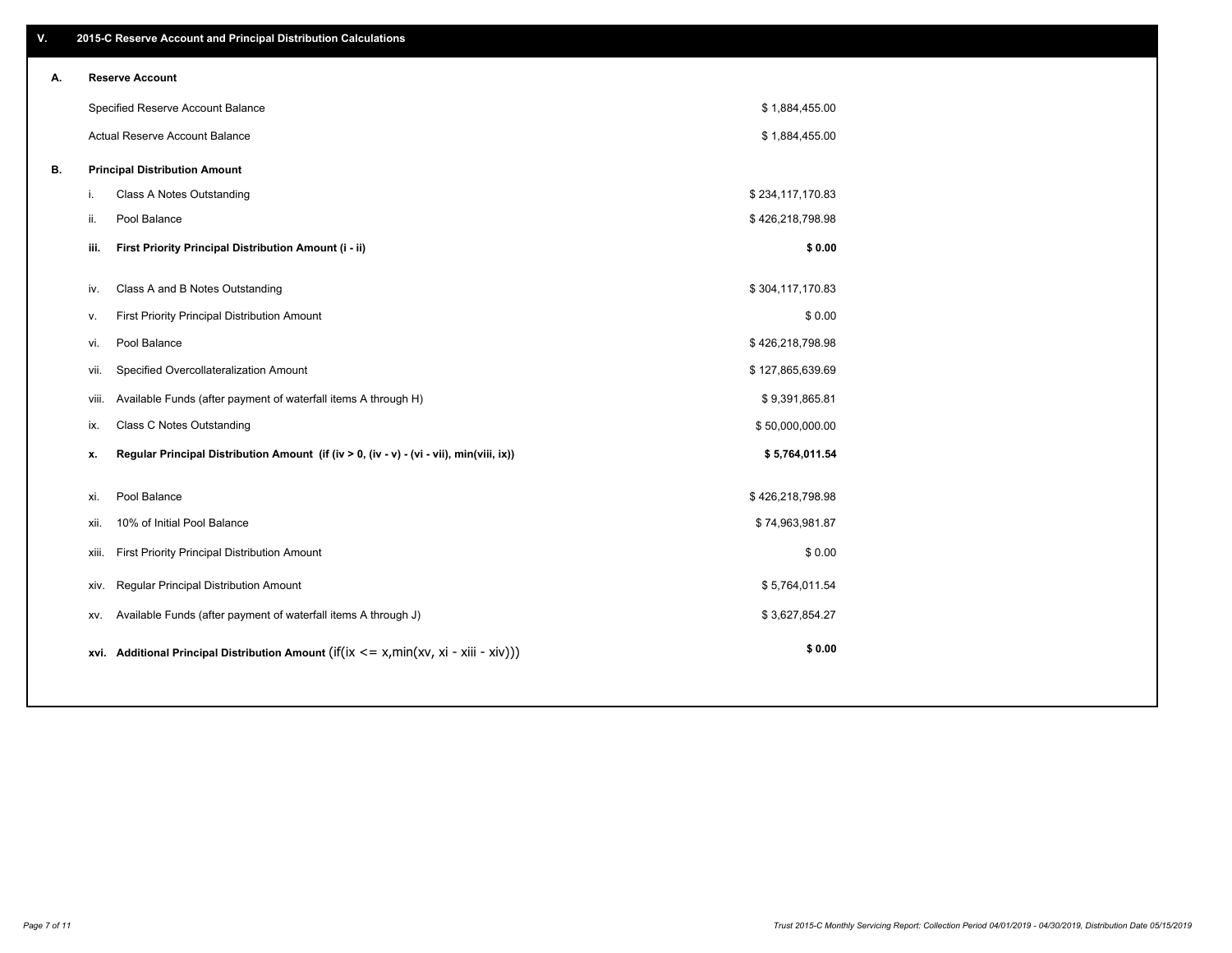|         |                                                                                             | Paid                     | <b>Funds Balance</b>               |
|---------|---------------------------------------------------------------------------------------------|--------------------------|------------------------------------|
|         | <b>Total Available Funds</b>                                                                |                          | \$10,760,836.33                    |
| A       | <b>Trustee Fees</b>                                                                         | \$0.00                   | \$10,760,836.33                    |
| B       | <b>Servicing Fees</b>                                                                       | \$279,424.97             | \$10,481,411.36                    |
| C       | i. Administration Fees<br>ii. Unreimbursed Administrator Advances plus any Unpaid           | \$8,333.00<br>\$0.00     | \$10,473,078.36<br>\$10,473,078.36 |
| D       | Class A Noteholders Interest Distribution Amount                                            | \$689,545.88             | \$9,783,532.48                     |
| Е<br>F  | <b>First Priority Principal Payment</b><br>Class B Noteholders Interest Distribution Amount | \$0.00<br>\$204,166.67   | \$9,783,532.48<br>\$9,579,365.81   |
| G       | Class C Noteholders Interest Distribution Amount                                            | \$187,500.00             | \$9,391,865.81                     |
| H       | <b>Reinstatement Reserve Account</b>                                                        | \$0.00                   | \$9,391,865.81                     |
| J       | <b>Regular Principal Distribution</b><br><b>Carryover Servicing Fees</b>                    | \$5,764,011.54<br>\$0.00 | \$3,627,854.27<br>\$3,627,854.27   |
| K<br>L. | Additional Principal Distribution Amount<br><b>Unpaid Expenses of Trustee</b>               | \$0.00<br>\$0.00         | \$3,627,854.27<br>\$3,627,854.27   |
| м       | Unpaid Expenses of Administrator                                                            | \$0.00                   | \$3,627,854.27                     |
| N       | Remaining Funds to the Residual Certificateholders                                          | \$3,627,854.27           | \$0.00                             |

### **Waterfall Conditions**

|      | Pool Balance                                                                                                                                                                                    | \$426,218,798.98 |  |
|------|-------------------------------------------------------------------------------------------------------------------------------------------------------------------------------------------------|------------------|--|
| ii.  | Class A and B Notes Outstanding                                                                                                                                                                 | \$304,117,170.83 |  |
| iii. | Class C Noteholders' Interest Distribution Ratio (i / ii)                                                                                                                                       | 140.15%          |  |
| iv.  | Minimum Ratio                                                                                                                                                                                   | 110.00%          |  |
| V.   | Is the Class C Noteholders' Interest Distribution Condition Satisfied (iii > iv)                                                                                                                | $\checkmark$     |  |
|      | * If the Class C Noteholders' Interest Distribution Condition is satisfied then the amount of interest accrued at the Class C Rate for the Accrual Period is Released on the distribution Date. |                  |  |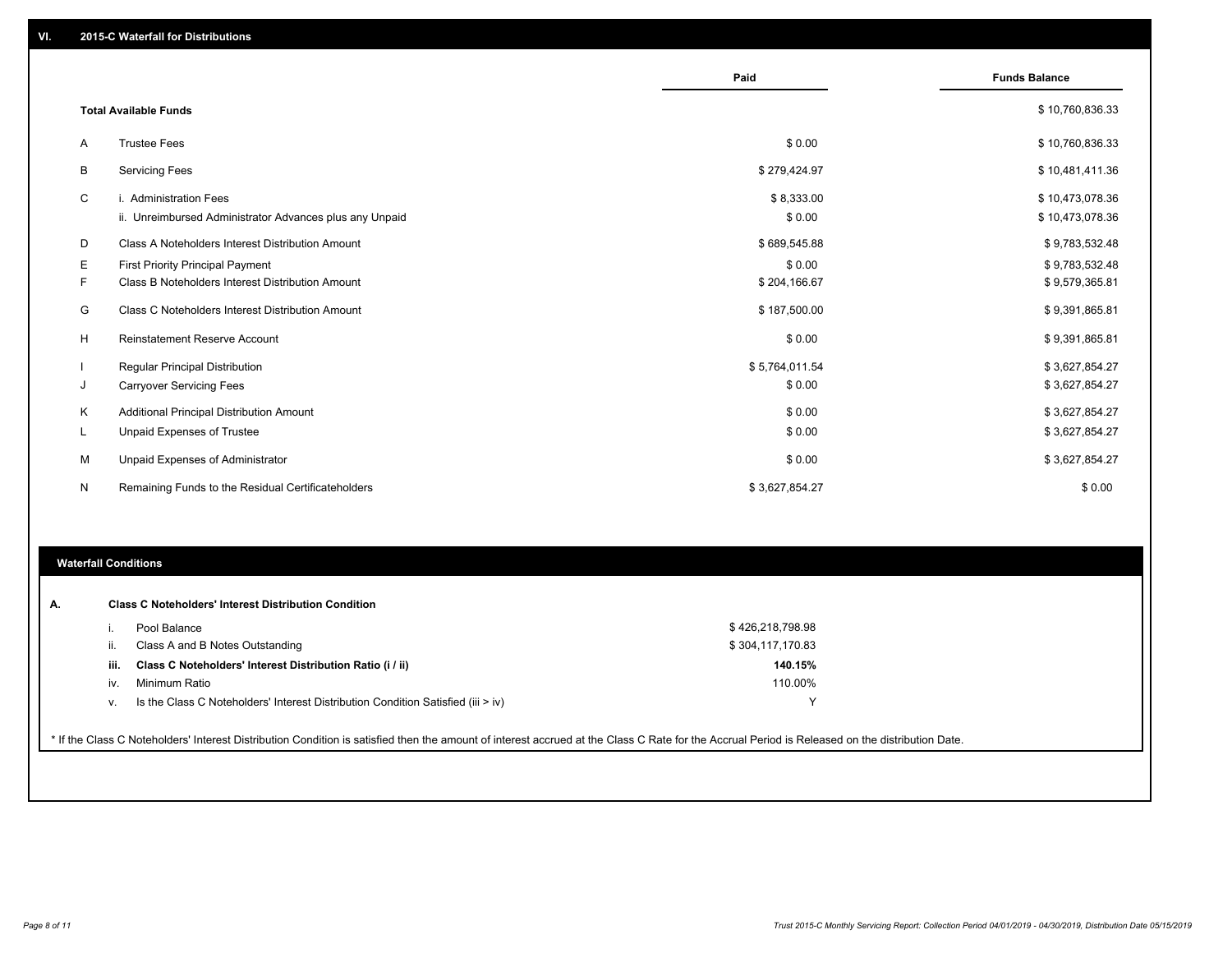### **VII. 2015-C Distributions**

| <b>Distribution Amounts</b>                                |                         |                         |                         |
|------------------------------------------------------------|-------------------------|-------------------------|-------------------------|
|                                                            | A <sub>2</sub> A        | A <sub>2</sub> B        | A3                      |
| Cusip/Isin                                                 | 78448RAB2               | 78448RAC0               | 78448RAD8               |
| <b>Beginning Balance</b>                                   | \$107,287,473.49        | \$51,829,697.34         | \$75,000,000.00         |
| Index                                                      | <b>FIXED</b>            | <b>LIBOR</b>            | <b>LIBOR</b>            |
| Spread/Fixed Rate                                          | 2.75%                   | 1.40%                   | 1.95%                   |
| Record Date (Days Prior to Distribution)                   | 1 NEW YORK BUSINESS DAY | 1 NEW YORK BUSINESS DAY | 1 NEW YORK BUSINESS DAY |
| <b>Accrual Period Begin</b>                                | 4/15/2019               | 4/15/2019               | 4/15/2019               |
| <b>Accrual Period End</b>                                  | 5/15/2019               | 5/15/2019               | 5/15/2019               |
| Daycount Fraction                                          | 0.08333333              | 0.08333333              | 0.08333333              |
| Interest Rate*                                             | 2.75000%                | 3.87263%                | 4.42263%                |
| <b>Accrued Interest Factor</b>                             | 0.002291667             | 0.003227192             | 0.003685525             |
| <b>Current Interest Due</b>                                | \$245,867.13            | \$167,264.37            | \$276,414.38            |
| Interest Shortfall from Prior Period Plus Accrued Interest | $\mathsf{\$}$ -         | $\frac{1}{2}$           | $\frac{1}{2}$           |
| <b>Total Interest Due</b>                                  | \$245,867.13            | \$167,264.37            | \$276,414.38            |
| <b>Interest Paid</b>                                       | \$245,867.13            | \$167,264.37            | \$276,414.38            |
| Interest Shortfall                                         | $\mathsf{\$}$ -         | $\mathsf{\$}$ -         | $\mathsf{\$}$ -         |
| <b>Principal Paid</b>                                      | \$3,886,483.35          | \$1,877,528.19          | $\mathsf{\$}$ -         |
| <b>Ending Principal Balance</b>                            | \$103,400,990.14        | \$49,952,169.15         | \$75,000,000.00         |
| Paydown Factor                                             | 0.018775282             | 0.018775282             | 0.000000000             |
| <b>Ending Balance Factor</b>                               | 0.499521691             | 0.499521692             | 1.000000000             |

\* Pay rates for Current Distribution. For the interest rates applicable to the next distribution date, please see https://www.salliemae.com/about/investors/data/SMBabrate.txt.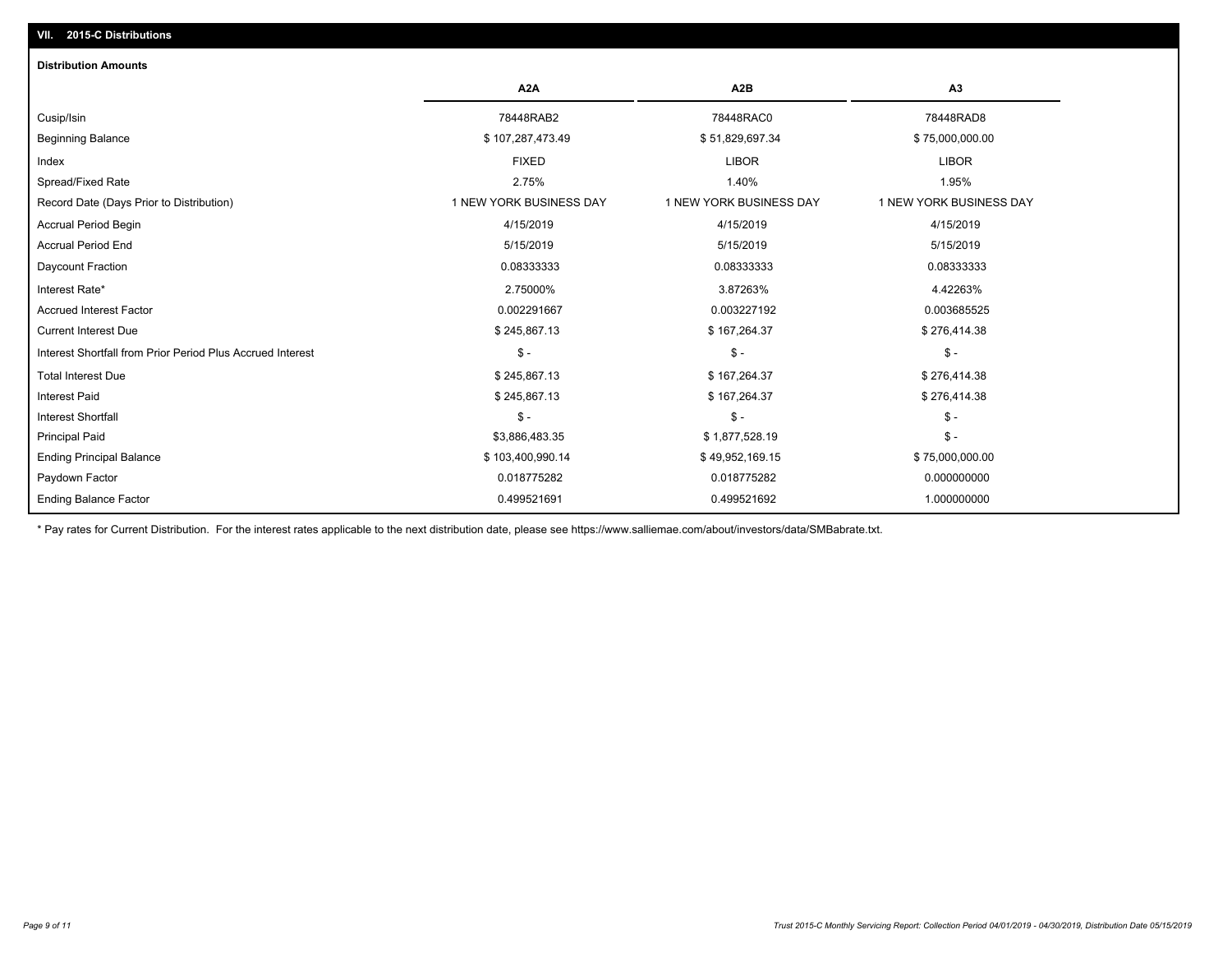| <b>Distribution Amounts</b>                                |                         |                         |
|------------------------------------------------------------|-------------------------|-------------------------|
|                                                            | в                       | С                       |
| Cusip/Isin                                                 | 78448RAE6               | 78448RAF3               |
| <b>Beginning Balance</b>                                   | \$70,000,000.00         | \$50,000,000.00         |
| Index                                                      | <b>FIXED</b>            | <b>FIXED</b>            |
| Spread/Fixed Rate                                          | 3.50%                   | 4.50%                   |
| Record Date (Days Prior to Distribution)                   | 1 NEW YORK BUSINESS DAY | 1 NEW YORK BUSINESS DAY |
| <b>Accrual Period Begin</b>                                | 4/15/2019               | 4/15/2019               |
| <b>Accrual Period End</b>                                  | 5/15/2019               | 5/15/2019               |
| Daycount Fraction                                          | 0.08333333              | 0.08333333              |
| Interest Rate*                                             | 3.50000%                | 4.50000%                |
| <b>Accrued Interest Factor</b>                             | 0.002916667             | 0.003750000             |
| <b>Current Interest Due</b>                                | \$204,166.67            | \$187,500.00            |
| Interest Shortfall from Prior Period Plus Accrued Interest | $\mathsf{\$}$ -         | $\frac{1}{2}$           |
| <b>Total Interest Due</b>                                  | \$204,166.67            | \$187,500.00            |
| Interest Paid                                              | \$204,166.67            | \$187,500.00            |
| Interest Shortfall                                         | $\mathsf{\$}$ -         | $\mathsf{\$}$ -         |
| <b>Principal Paid</b>                                      | $\mathsf{\$}$ -         | $\mathsf{\$}$ -         |
| <b>Ending Principal Balance</b>                            | \$70,000,000.00         | \$50,000,000.00         |
| Paydown Factor                                             | 0.000000000             | 0.000000000             |
| <b>Ending Balance Factor</b>                               | 1.000000000             | 1.000000000             |

\* Pay rates for Current Distribution. For the interest rates applicable to the next distribution date, please see https://www.salliemae.com/about/investors/data/SMBabrate.txt.

**VII. 2015-C Distributions**